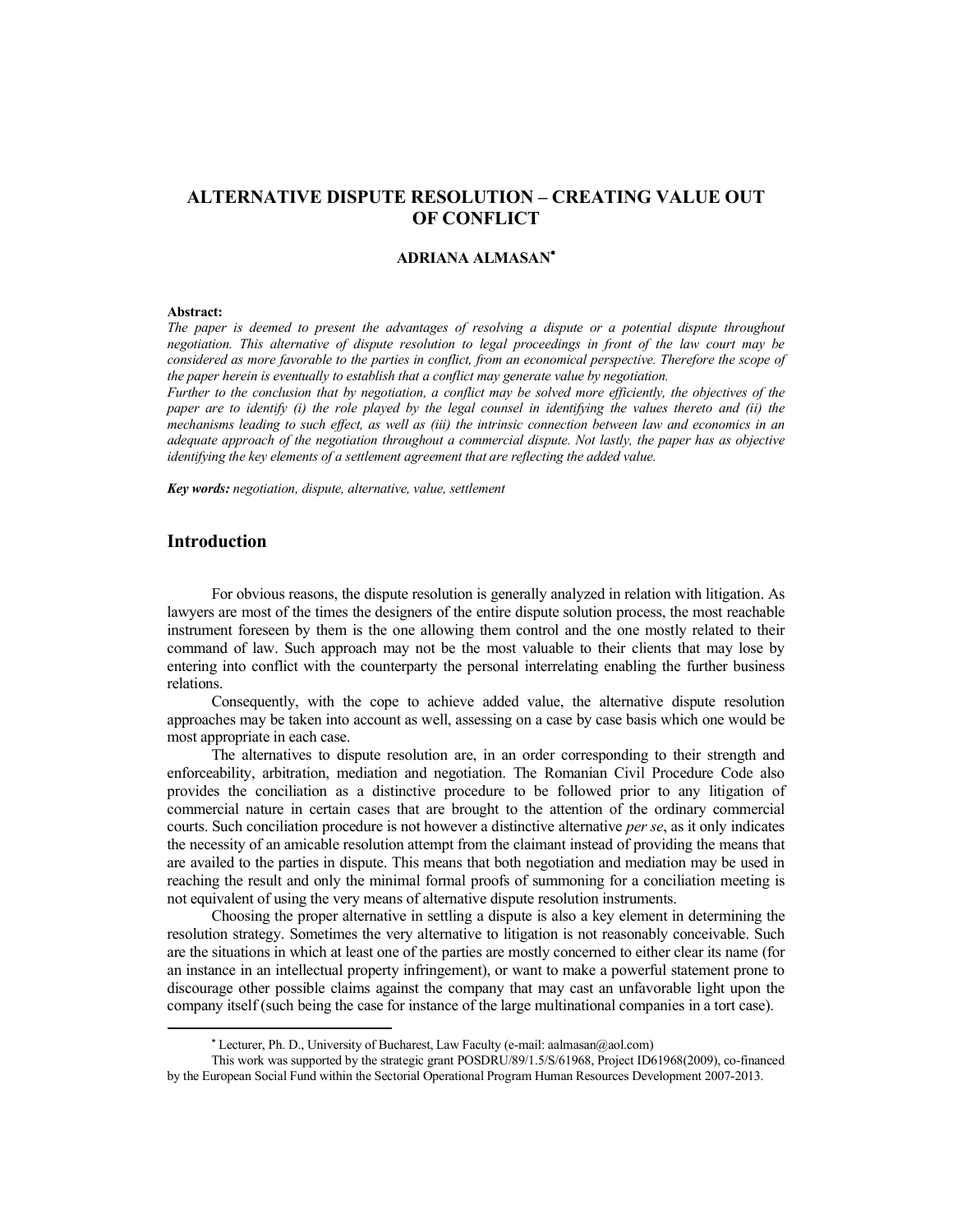### Adriana Almasan

Other times, the arbitration is a proper instrument. Not only that sometimes the arbitration is mandatory due to an arbitration clause previously agreed upon by the parties in dispute, but the more facile and less complex in proceedings the process may be. In practice the arbitrators are retired judges that are reluctant to apply strict procedural rules in favor of a more substantial overview of the case. The time limitation also may help in electing this course.

Mediation is a process that implies, as well as arbitration, a third party in settling the matter. Mediation presents the undeniable advantage to enable an added value outcome in opposition to litigation. In principle is also less expensive than litigation, nevertheless it never provides an absolute solution to the dispute and there are no guarantees that a mediated conflict might not be eventually brought to the court by a discontent party.

Finally, the negotiation is the instrument more likely to bring to the parties the added value that is able not only to save money and time but also to enable the further continuation for business relations, not altered by resentments that always arise from litigation and arbitration.

Therefore, this extremely important issue of relating dispute resolution to the alternatives the parties may have in order to create value out of conflict and mitigate losses and even achieve gains is to be analyzed from an economic perspective: the paper present the key role of the legal counsel integrated in identifying the added value thereto and also the mechanisms leading to such effect. Such approach enabling the link between law and economics presents the manner of turning by negotiation a commercial dispute into a settlement agreement reflecting the added value.

## **Alternative Dispute Resolution – Creating Value Out Of Conflict**

Legal disputes initiate with the grievance perception, sometimes with communications and end to a resolution that may be negotiated, mediated, arbitrated or litigated. There are of course the grievances that not necessarily lead to resolution due to the reluctances of the party that has suffered the nuisance to further pursue claims against the other. It is nevertheless almost certain that even not duly resolved, a dispute does not lack the capacity to generate added value but, most of the times, as the claiming party may want to discontinue the relations with the other, is event worse than the situation where satisfaction may be obtained by resolving the conflict<sup>1</sup>.

For instance, in United States of America most cases settle<sup>2</sup> due to the fact that the lawyers are well trained in order to explain to their clients the risks and opportunities ensued by the dispute. A legal valuation is crucial to such purpose. Each lawyer assesses the chances to win the case and the assessment exercise may go further to the point that each piece of evidence is counted in; each element contributing to the success of its case is accounted for. Neither the assessment nor the other objective instruments availed to both the client and the lawyer are able to provide certainties, nevertheless, the result of valuation represents the grounds for the standpoint they are to assume and the election of a certain dispute resolution method.

The valuation in the settled cases results from certain elements that, combined, indicate the substantive endowments (i.e. the applicable laws and how they influence the value of the conflict by litigation), procedural endowments (what procedural incidents are applicable and how are likely to affect the value of litigation), transaction costs (the expenses incurred, including lawyers' fees and legal taxes), risk preference (how do the client's preference is likely to lean towards litigation or settlement $)^3$ .

<sup>&</sup>lt;sup>1</sup> "Trying to Resolve a Dispute? Choose the Right Process" in *Negotiation, Helping You Build Successful Agreements and Partnerships,* Program on Negotiation at Harvard Law School, volume 12, no 8, August 2009, p. 5-6, "Negotiate or Litigate" by Deepak Malhotra in *The New Conflict Management: Strategies for Dealing with Tough Topics and Interpersonal Conflicts, Special Report*, Program on Negotiation at Harvard Law School, 2009, p. 1-4.

<sup>2</sup> Robert H. Mnookin, Scott P. Pepper, Andrew S. Tulomello, *Beyond Winning*, The Belknap Press of Harvard University Press, London, 2000, 101-107.

Robert H. Mnookin, Scott P. Pepper, Andrew S. Tulomello, *Beyond Winning*, The Belknap Press of Harvard University Press, London, 2000, ibid.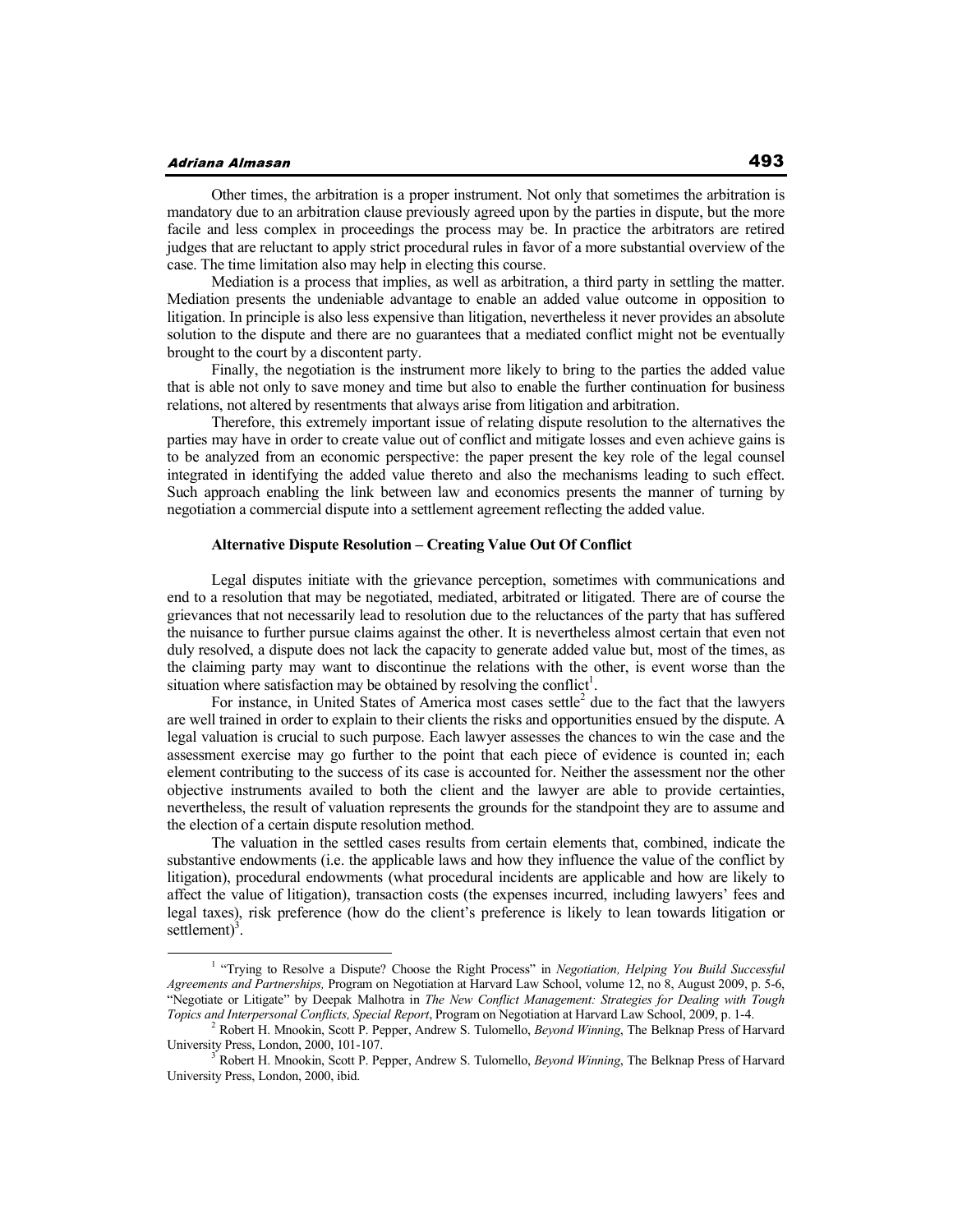Hence it results that all these elements, including some that are of subjective nature and imply a good knowledge of the client's decisional process and the emotional side of the case, are required in order to even consider the possibility of advising on the very matter of election.

Contrary to this hypothesis, the case where a party is forced not to settle takes into account the same principle and criteria as described in the prior situation, in a formula that is most likely to have a larger amount of uncertainty about the outcome of litigation. The distributive elements of the bargaining tend to split between the parties in conflict in the Zone of Possible Agreement (for instance arguments in the vicinity of "you have no actual case", "we can hurt you worse than you can hurt us" and, most of all, "we'll fight to the bitter end" may be decisive where the information about the substantial and procedural – still slight chance! – endowment are scarce and enable the perception influences alter the decision).

Moreover, the perception shifting by using of arguments such as "we'll see you in court" is less likely to lead to settlement, as both parties adopting extreme positions have unreasonable perception about the chances in court. Their antagonism may be avoided only by disclosing certain information, the risk exploitation being absolutely necessary for the benefit of an added value result.

In principal, a lawyer may advise its client that information disclosure is an expensive endeavor and presenting the information to the unlimited exploiting of the counterparty is necessary to be strictly monitored (e.g. the fact that the client may need in the future the similar service or goods that are currently provided by the counterparty is sensitive information that may be used prudently). Moreover, the lawyer depending on the fee that is agreed with the client, the lawyer may be inclined to protract the litigation.

The main challenge in alternative dispute by negotiation is how to transform the actual conflict into a settlement agreement that ideally includes an added value thereto. From this perspective, the negotiation of a dispute very much resembles to a contract negotiation as the final result of the bargaining is the settlement agreement, an agreement having certain particularities to the other contracts that may be commercially negotiated.

The litigation dynamics leading to settlement is explained by the fact that a settlement is more rapid than any litigation consequently reducing the expenses, and also by the fact that the litigation is not oriented towards adding value thereto. There is no contest to the fact that litigation may also bring to light certain advantages and value-creating opportunities. They are most of the times overlooked by the fact that the litigation is less conducted by the client, as during the negotiation are expected to lead, but by the lawyer whose litigation strategy even if submitted to the client for approval and input, most of the times is simply endorsed without actual censorship by its client.

Therefore, in such circumstances the lawyer's tendency to focus on the legal matters (over substance and procedure) as natural as it may be considering its formation as a legal counsel will leave little room to the business aspects that are overcome.

The system of legal negotiations involves multiple relations between each party and its lawyer as well as between the lawyers and clients in terms of legal culture (implicit expectations and impact at the bargaining table)<sup>4</sup>.

Sometimes the negotiation itself is a target towards which the parties direct, and the subject of negotiations. The negotiation of how to negotiate is a common phenomenon for adversarial proceedings as well. Where a parallel scenario is depicted in order to emphasize the positive effects is effective to such scope. Most of the lawyers may be inclined to describe the alternative of opening proceedings in the court. Such mistake is often immediately sanctioned by retaliation or even civil action from the counterparty's lawyer.

A productive process of discussing the law is more efficient: as most of the times the process of negotiation is led by the lawyers as a veritable boxing match, by attacks, fight backs an retorts, the

<sup>4</sup> Robert H. Mnookin, Scott P. Pepper, Andrew S. Tulomello, *Beyond Winning*, The Belknap Press of Harvard University Press, London, 2000, 4-5.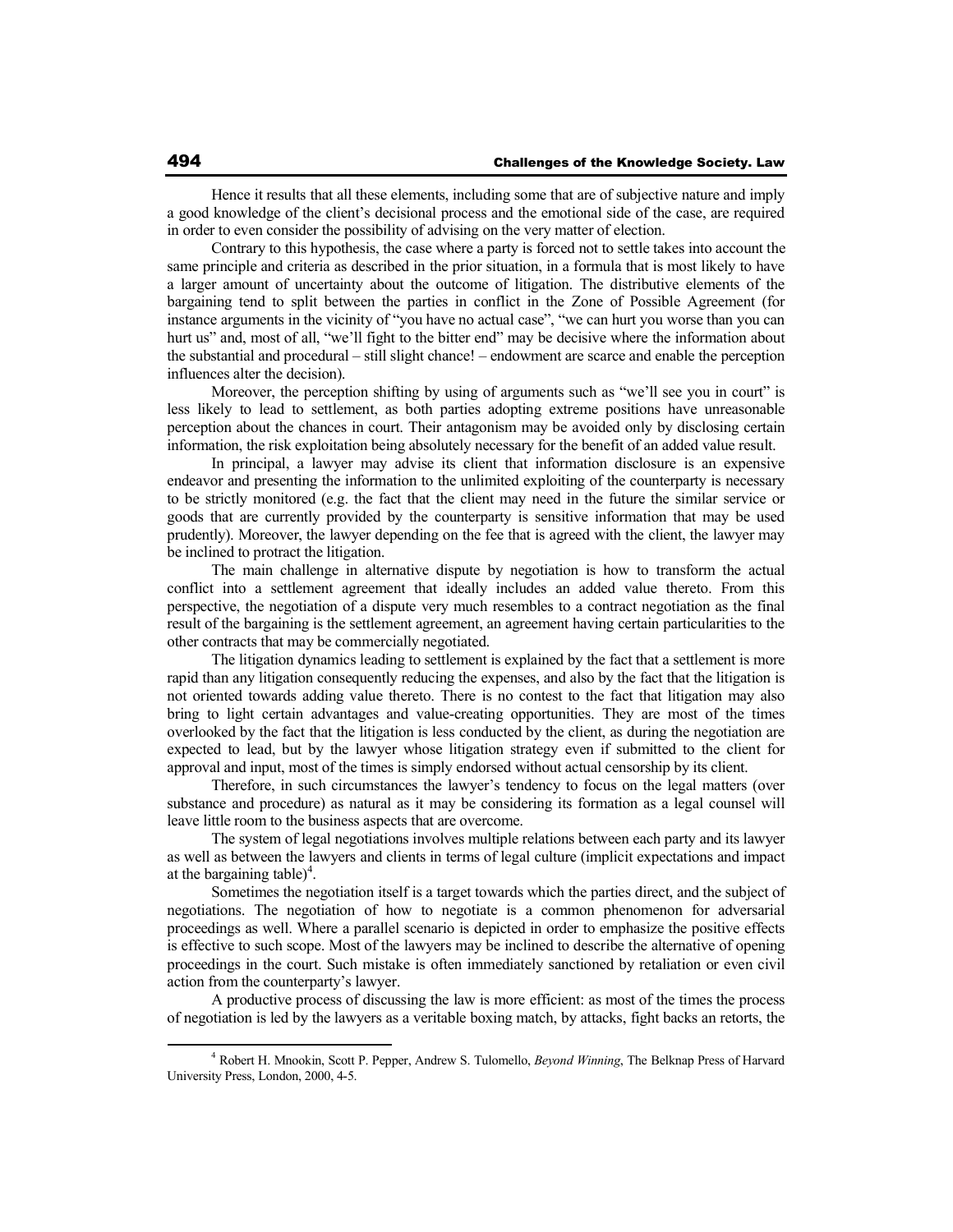### Adriana Almasan

dynamics of the negotiation, even if arguments well presented and explained, they are not likely to lead to a satisfying result. The unlikely situation where one lawyer simply assumes the other party's lawyer position is not to be accounted for.

It is then self evident that the lawyer are influencing the negotiation process to a degree sufficient to obviate the essential in negotiations, that is identification and putting into effect the value that would lack in a litigation. As a related observation, it becomes that wherever the legal discussion are extended to a degree that indicates the business issues are overwhelmed by the legal approach, no swift efficient solution is on its way. Consequently, the legal added value may be of use solely provided that a reasonable ratio is maintained within the equation. I estimate that negotiations where legal issues exceed 50% of the issues in discussion are to be subject to drastic re-evaluation in order to design a new path enabling the business elements to intervene and generate the additional value.

When proceeding to negotiation, some assumptions are limiting and lead to less value, others are more helpful. Also, sometimes the mere discussion of benefits and costs of the alternative approaches is recommended in order to identify the added value in the transaction. If the most efficient solution may be reached by negotiation, however the counterparty is reluctant to proceed to negotiations due to various reasons it has to be made a distinction between the case in which they provide the grounds for denying bargaining, and the case where such reason is presented. Adopting a problem-solving attitude towards the resolution process is not only the key to the success but also makes possible the disclosure from the other party and therefore establishes a process that supports the problem solving approach<sup>5</sup>.

The value creating opportunities reside in reducing the transactional costs and trading on differences, as shall be presented hereinafter $6$ .

The sources of value in a conflict may be either: differences between the parties, noncompetitive similarities, economies of scale and scope. The conflicting parties are individually interested to identify such elements that may be used as a golden bridge towards the other, as follows.

Differences are often expressed in different resources of reciprocal interest, different relative valuation (what is most important to one of them is of less relevance to the other) – nevertheless such difference may not be induced by manipulation or similar as it would become of no effect to the added value concept -, different forecasts, different risk preferences (the risk intolerant party may always lose gains counterpart to predictability comfort), different time preferences and so on.

Also, from the distribution of noncompetitive similarities (such as a common interest) added value may be found. This may result of the basic lower interest to increased legal costs entailed by the litigation to more complex issues. Either production or consumption can create value, as well as the effect obtained by the same elements to achieve a different scope, as further explained by Mnookin, Pepper and Tulomello.<sup>7</sup>

Moreover, the negotiation indicates how the added value may be distributed between the two parties. The added value consists not only in reducing the costs of dissolving the conflict but most of the times is also in the form of the proceeds of a new venture of the parties equilibrating the possible gains of one in constructed gain of the other. At the basic level, the distribution of the gains starts from a simple formula. For instance, if A claims 1000 and expects to win in a percentage of 90%, B is willing to pay 100 and estimates it has 10% chances to win the dispute in court, than the formula

<sup>5</sup> Michael L. Moffit and Robert C. Bordone, *The Handbook of Dispute Resolution*, Cap. 18: Negotiation, p. 279-303, Jossey Bass, 2005.

<sup>6</sup> Robert C. Bordone and Gillien S. Todd, "Create Value out of Conflict" in *Negotiation, Decision-Making and Communication Strategies That Deliver Results*, Newsletter from the Harvard Business School Publishing, 2005.

<sup>7</sup> Robert H. Mnookin, Scott P. Pepper, Andrew S. Tulomello, *Beyond Winning*, The Belknap Press of Harvard University Press, London, 2000, 13-18.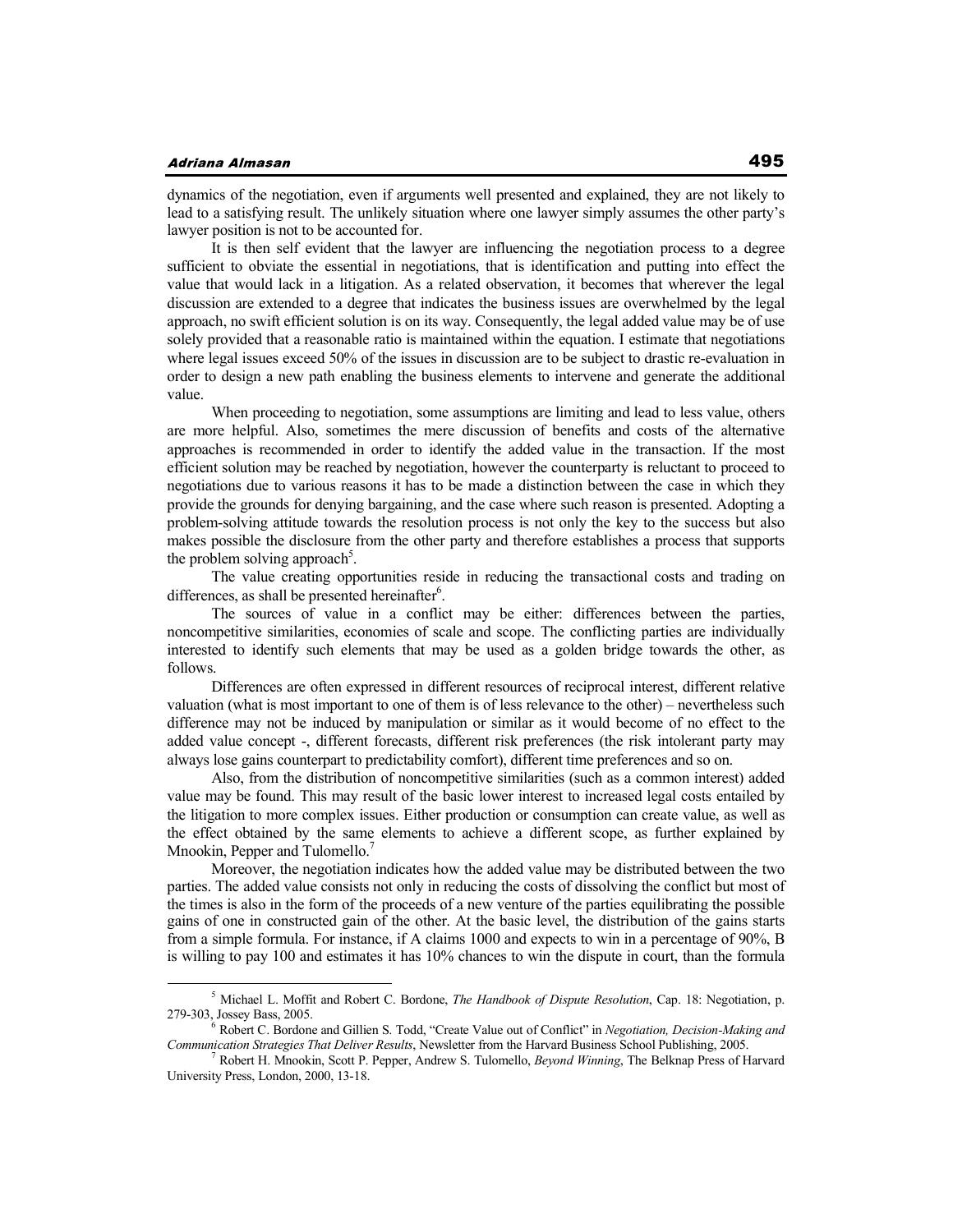takes into account their Reservation Value, that is their Best Alternative to a Negotiated Agreement<sup>8</sup> by considering the alternatives, in such a value. The calculation enables a Zone of Possible Agreement that is in the range of the two Reservation Values. That zone may be divided between the two of them into identifying a solution.

Obviously, the techniques that may include asymmetric information, strategic opportunism and hard bargaining tactics are as well utilized during the course of negotiation, in order to maximize profit.

However, the largest source of value is always ensued by mitigating the transaction costs in both time and money and dampening the strategic opportunism. There is a classic negotiation example in which an intellectual property infringement regarding a software product expedited the settlement proceedings as the claimant realized that not only a long litigation but also protracted bargaining may render the intellectual property solution that was making the object of dispute irrelevant in the perspective of the technology advance. In such a process, there are taken into account the so-called "lemon" problems where one party knows the value of the settled issue whereas the other party is not aware in terms of precision and also the moral hazard resulted from the asymmetric information in the possession of the two participants to the settlement.

Another issue that has to be solved in an adversarial commercial negotiation is managing the tension, a particularity source of difference in relation to the other contract negotiation situations.

In strict relation thereto, there is the possible case where the counterparty is not willing to identify a value during negotiations, acting as a tough negotiator holding strictly a certain position, in which case various techniques may be used in order to alter such approach towards the value finding perspective<sup>9</sup>. One solution resides in the extended effort of identifying value and advantage not only form the self perspective but also from the perspective of the counterparty.

It has to be stressed out that although a win-win negotiation, the negotiation regarding a settlement agreement holds the intrinsic fear that the object of bargaining is a problem that may not be resolved. Such approach, besides being one not aimed to succeed and provide the added value both parties should be looking for, it is also less likely to save time and money. It is a case that may never occur if the parties properly prepare negotiations offering BATNA (i.e. Best Alternative to a Negotiated Agreement) to the other in a reasonable fashion. The apparently counterproductive time spent in identifying the opportunities the other side afforded on the occasion of preparing the negotiations could be proven eventually as time well spent: from the other party interests' may result most of the solutions in negotiation. Knowing and improving ones BATNA is however mandatory for a result that allows satisfaction throughout the process. So are interests, resources and capabilities.

An instrument that may be always useful in identifying the adequate solution for achieving value is that any decision may be taken only further to realistic assessment and constructing a joint decision tree<sup>10</sup>. In fact this renders necessary an in depth analysis from the legal and economical perspective where all the hypotheses are properly developed so the risk level may be mitigated to a degree enabling a decision in knowledge.

Also, as the new research has pointed out<sup>11</sup>, a well constructed apology is underrated in adversarial negotiations. The mediation also may be designed using not only some of the most common negotiation techniques but the strategic steps to be followed.

<sup>&</sup>lt;sup>8</sup> Roger Fisher, Bill Ury, Bruce Patton, *Getting to Yes: Negotiation Agreement without Giving in*, 2<sup>nd</sup> Ed. 1991, 100.

<sup>&</sup>lt;sup>9</sup> "What do I do when they Don't Want to Create Value" in *Negotiation, Helping You Build Successful Agreements and Partnerships,* Program on Negotiation at Harvard Law School, volume 13, no 3, March 2010, p. 8; E. Wendy Trachte-Huber, Stephen K. Huber, *Alternative Dispute Resolution, Strategies for Law and Business*, 1996, 51- 67.

<sup>10</sup> Robert H. Mnookin, Scott P. Pepper, Andrew S. Tulomello, *Beyond Winning*, The Belknap Press of Harvard University Press, London, 2000, 233-240. <sup>11</sup> "Why Your Lawyer Could Be Wrong, Avoid Lawsuits with Apologies" in *Negotiation, Helping You Build* 

*Successful Agreements and Partnerships*, Program on Negotiation at Harvard Law School, volume 13, no 6, June 2010,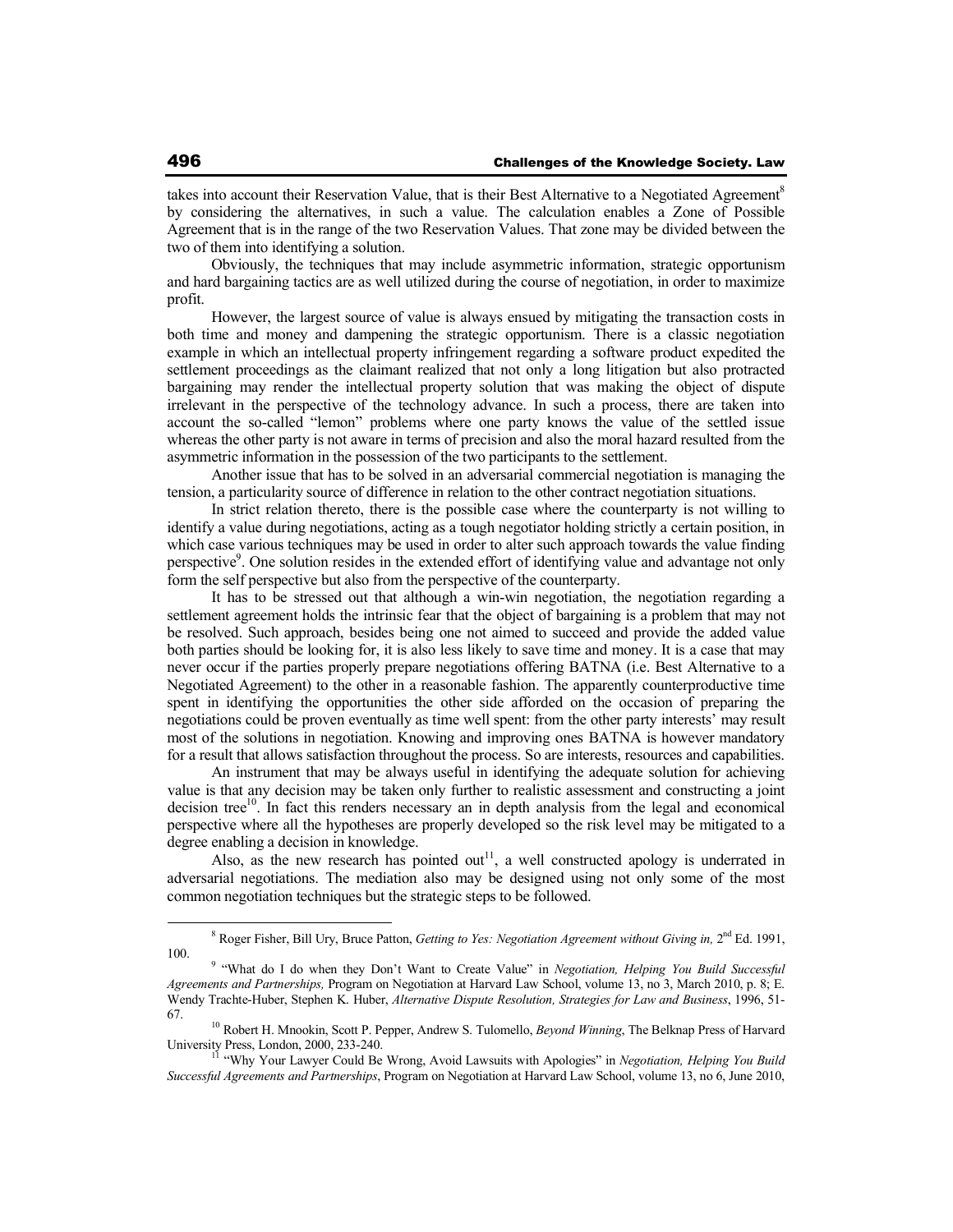### Adriana Almasan

Eventually, the value is created by the parties alongside the bargaining process, solutions being available by any techniques, including brainstorming, that include sharing of information, lacks ownership and valuation of the idea emerged. When the solution is difficult to be found, setting a principle (e.g. it is equitable to consider the problem rather a risk to be split than a liability to be solved by one of the parties) is a useful tool. Equally, establishing norms to be followed or simply changing the game may be of aid.

Nevertheless, it has to be equally pointed out that the most powerful incentive for the two parties in conflict to achieve an added value transaction is the possibility acknowledged by the both to carry on the trading relations. Where by circumstantial coercion the most favorable situation for them is to resume or continue business added value is rendered inherent. Such conduct of negotiations allows a good grasp of reality and mitigates the possibility that the aspiration level is out of frame of actual possibilities.

Also, it is possible to combine the alternatives at hand. As explained in the literature<sup>12</sup>, the combination mediation and arbitration allows a practical approach to have the best effect. In principle, parties commence mediation that is non binding and gives the liberty to expedite the process and find the added value maximizing the result. If the parties observe such a first step without the foreseeable success within a short timeframe, they may address the arbitrator/s with the scope to have a mandatory solution that is less controlled by them and more influenced by rules. As arbitration is more formal, its best usage is considered to have occurred where the lack of restraint in procedure has lead to failure.

One question that has recorded various solutions is whether the very bringing of a lawyer at the mediation table (and the arguments is equally valid for the negotiations as well) might hamper the mediation process. As it results from the recent literature<sup>13</sup>, the presence of lawyers may contribute to the success of the mediation as the key legal elements are used as a rule during the caucuses and their structuring is crucial for an expedited process.

The early settlement should be the parties' primarily goal, the odd case of failure not being able to be taken into account seriously. However, challenges to the early settlement may always occur where the parties have established different dispute resolution strategies with their lawyers and, sometimes, different retribution systems. The key in such situation is that the client must have the decisional string available (in opposition with the litigations where the lawyers traditionally hold the decisional string). The common fear of the business people that the lawyers "kill" the business may be applied *mutatis mutandis* to the dispute resolution negotiations as well, having as link the fact that in both cases there is an added value to be pursued and protected.

The settlement agreement is the final objective where a dispute is resolved. The alternative of holding fruitful negotiations that may even lead to a new agreement without addressing the initial dispute is not desirable at all. The actual resolution of a dispute, regardless the alternative elected has to include a release of liability, indemnification or similar, depending on the nature of the issue in dispute. In the absence of this cornerstone of the adversarial negotiations, the new structure that is build will lack the foundation and the former nuisances may be reactivated, provided that the statute of limitation may not interfere with the claim.

Consequently, the key elements for the final document concluded by the parties in the course of negotiating throughout a dispute are the ones necessary for such document to be considered a binding settlement agreement.

p.4; *Mediation Secrets for Better Business Negotiations*, Top Techniques from Mediation Training Experts, Special Report, Program on Negotiation at Harvard Law School, 2010, p. 4.

<sup>&</sup>lt;sup>12</sup> "Resolve Disputes with <med-arb>, Consider a Practical Approach" *in Negotiation, Helping You Build Successful Agreements and Partnerships*, Program on Negotiation at Harvard Law School, volume 12, no 11, November 2009, p. 6; "Make Most of Mediation" in *Negotiation, Helping You Build Successful Agreements and Partnerships,* Program on Negotiation at Harvard Law School, volume 12, no 10, October 2009, p. 1-4.

<sup>13</sup> "New Findings on Creativity, Mediation and Emotion" in *Negotiation, Helping You Build Successful Agreements and Partnerships*, Program on Negotiation at Harvard Law School, volume 13, no 4, April 2010, p. 4